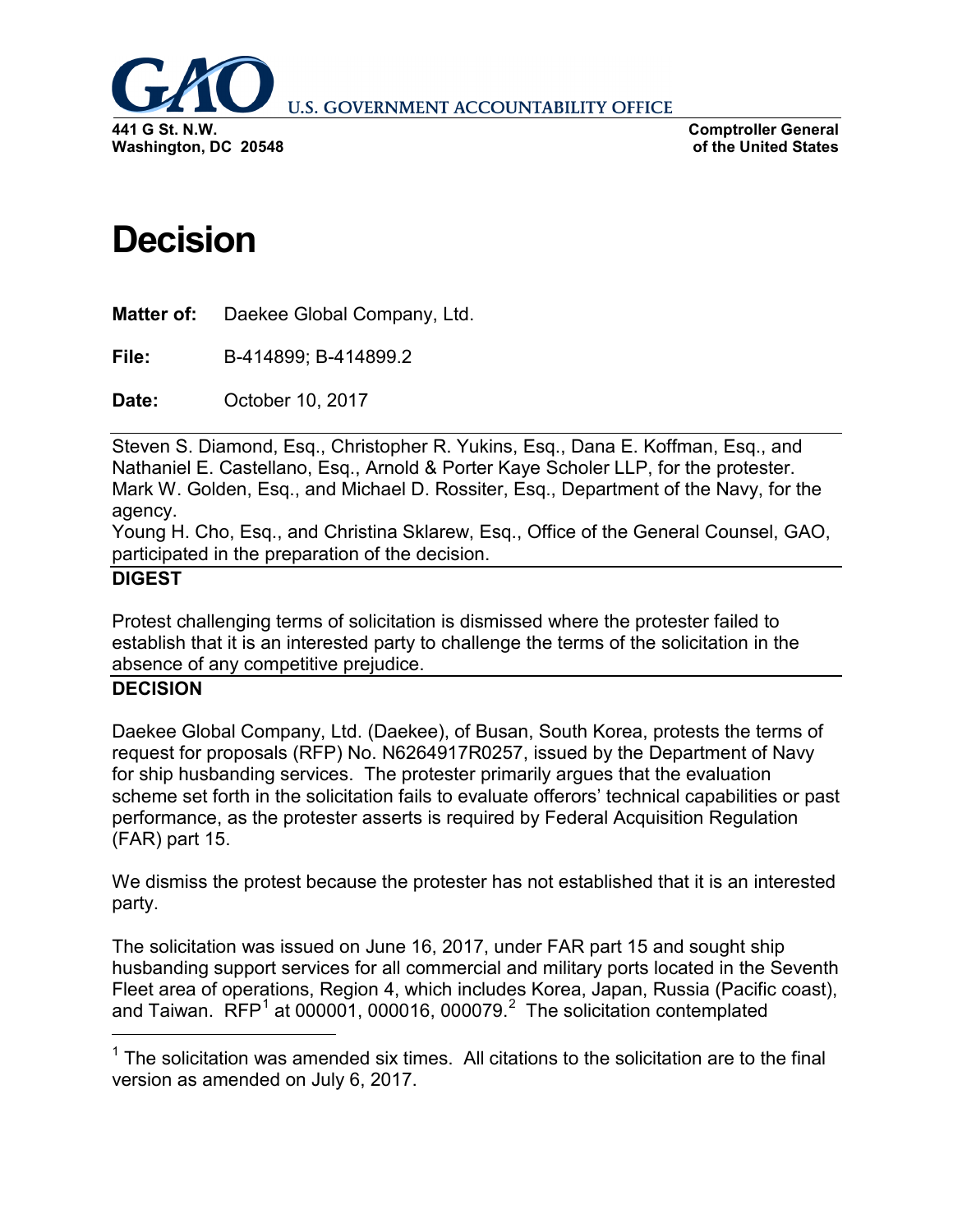awarding multiple indefinite-delivery, indefinite-quantity (IDIQ) contracts with a 1-year period of performance. Id. at 000069, 000130. The solicitation advised that the contract value for all task orders issued against the contract was not to exceed \$11,000,000, with a minimum guarantee of \$3,500 per awardee. Id. at 000007, 000008.

The solicitation advised that maritime husbanding support is to be provided from a standard list of supplies/services at a fixed price through the issuance of task orders. Id., amend. 2, at 000833; see also RFP, amend. 6, at 000908-000909 (H-2 Ordering Procedures). In this regard, the solicitation's performance work statement (PWS) identified the required services<sup>[3](#page-1-0)</sup> by contract line item number (CLIN), subcontract line item number (SUBCLIN) and/or exhibit line item number (ELIN) and provided detailed descriptions of the scope of the required services by  $ELIN.<sup>4</sup>$  $ELIN.<sup>4</sup>$  $ELIN.<sup>4</sup>$  See id., amend. 2, at 000838-000883. The solicitation also described the standard process for a ship's port visit and the definition of the contractor's role as a husbanding services provider. Id. at 000835-000837.

The solicitation also required that the contractor provide quality goods and services at requested delivery times to ships making port visits, and ensure that all ordered supplies and services conform to the general requirements of the contract pursuant to the PWS. Id. at 000833-000834. In this regard, the PWS stated that it does not specify how the contractor is to perform but instead provides measurable performance standards, which are established in the quality assurance surveillance plan to monitor contract performance during each ship's visit. Id. at 000834. The PWS also stated that all services were to be performed by individuals fully qualified and licensed in their relevant area and that the contractor was to obtain any necessary insurance including admiralty insurance as required, as well as licenses and permits, and to comply with any applicable laws, codes, and regulations, in connection with the performance of all work under this contract. Id. at 000834-000835.

 $\overline{a}$ 

<sup>(...</sup>continued)

 $2$  The agency used a Bates numbering system in preparing the agency report. The decision uses the Bates numbers assigned by the agency for its citations.

<span id="page-1-0"></span> $3$  These services included trash removal; fleet landing; brow, crane, forklift, and manlift services; ship movement services; water ferry/taxi services; general charter and hire items; collection, holding, and transfer and greywater; water; general utility services; force protection; force protection barriers; force protection personnel and equipment; force protection supplies; telephone services and communication equipment; land transportation (personnel) services; provisions; and fuel. See RFP, amend. 2, at 000838-000883.<br><sup>4</sup> The solicitation required offerors to complete ELIN pricing spreadsheets for each port

<span id="page-1-1"></span>identified in the solicitation as well as for ports that were not specifically named and countries for which no specific ports were identified. See RFP, amend. 2, at 000833; see also id., amend. 4, at 000902-000904; see also id., amend. 1, Pricing Sheets, at 000608-000831.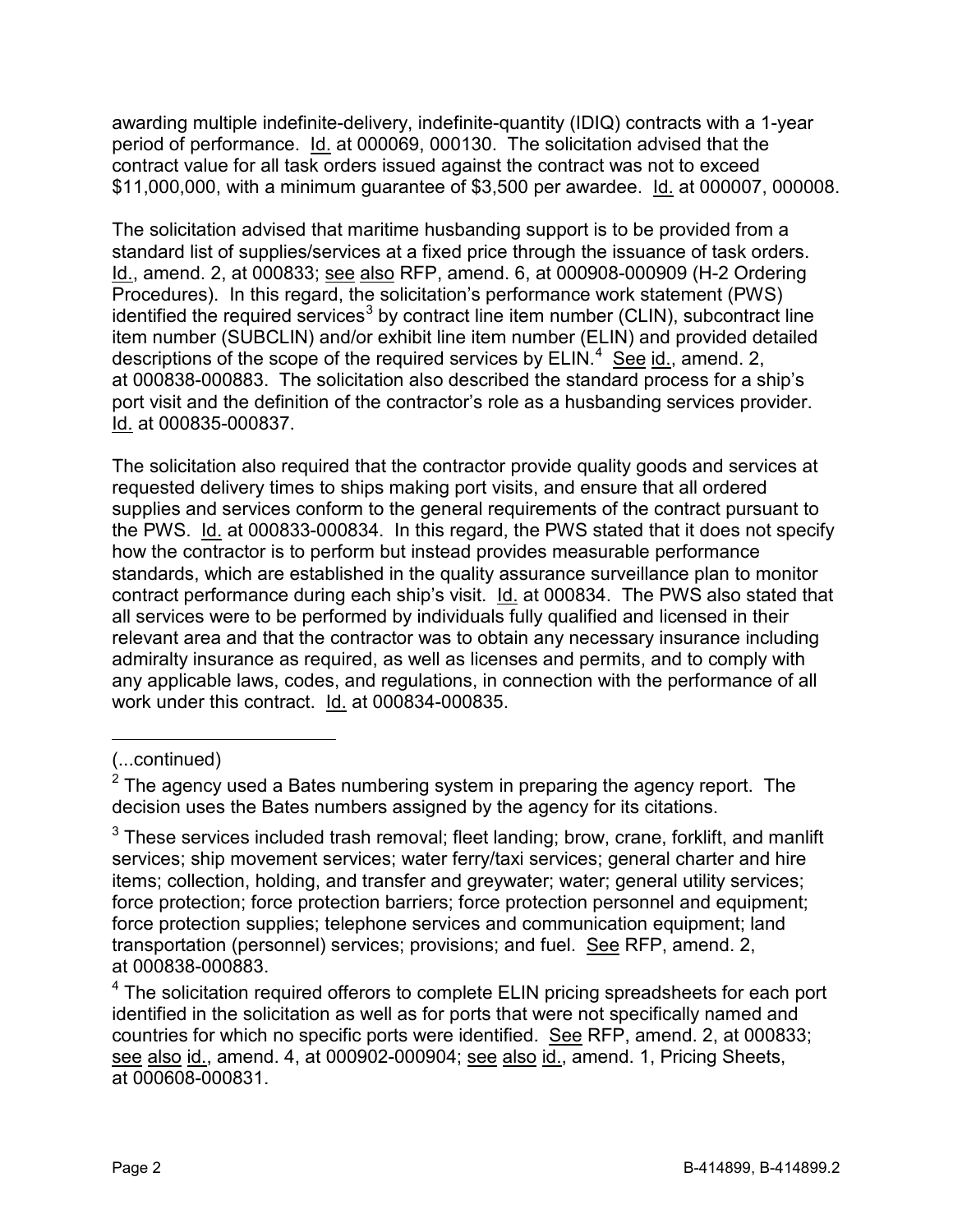The solicitation, as amended, contemplated making multiple awards to the lowest-priced offerors whose proposals do not take exception to any terms of the solicitation. RFP, amend. 3, at 000899. In this regard, the solicitation stated that "[a] proposal that does not take exception to any term of the solicitation, and, therefore, clearly meets the requirements of the solicitation, will be eligible for award." Id. Relevant here, section L of the RFP advised offerors that to be considered for award, offerors needed to submit by the solicitation closing a signed proposal (with acknowledgment of all amendments) that shows the offeror is not taking exception to any solicitation term; includes the certifications and representations contained in the solicitation; and includes unit prices and total prices for all line items and sub line items in the solicitation. Id. at 000896. The solicitation specifically required a signed letter stating that the offeror is not taking exception to any terms and conditions; has all the required approvals and licenses to operate within Region 4 (includes all countries listed within the region) for which it is submitting a proposal; and confirm that its computer systems will conform to the cyber security requirements for husbanding service providers listed in the PWS immediately after receiving award of the contract. Id.

On July 6, 2017, prior to the closing time for receipt of proposals, Daekee filed this protest.<sup>[5](#page-2-0)</sup>

On July 13, 2017, prior to the agency report due date, the agency requested our Office dismiss the protest because, inter alia, the protester has not been prejudiced by the terms of the solicitation. The agency argues in this regard that Daekee submitted an offer that has been evaluated and the agency intends to award a contract to Daekee; i.e., Daekee cannot demonstrate that the terms of the solicitation affected Daekee's ability to compete or placed Daekee at a competitive disadvantage. See Agency Request for Dismissal at 2-4.

In responding to the agency's request for dismissal, the protester clearly states that "Daekee Global does not oppose the Navy's [r]equest as a matter of law;" "and appreciates that the Navy has selected [Daekee] as an awardee." Protester's Response to Request for Dismissal at 1, 2. However, the protester expressed its concern that if the protest were dismissed, then "none of the troubling issues Daekee Global put forward in the protest will have been addressed or corrected." Id. at 1.

Under the bid protest provisions of the Competition in Contracting Act of 1984 (CICA), 31 U.S.C. §§ 3551-3556, only an "interested party" may protest a federal procurement. DNC Parks & Resorts at Yosemite, Inc., B-410998, Apr. 14, 2015, 2015 CPD ¶ 127

<span id="page-2-0"></span> $5$  While Daekee raised a number of arguments challenging the Navy's evaluation scheme, in light of our decision dismissing the protest, nothing in this decision should be construed as expressing or reflecting this Office's opinion regarding the propriety of the evaluation scheme set forth in the challenged solicitation.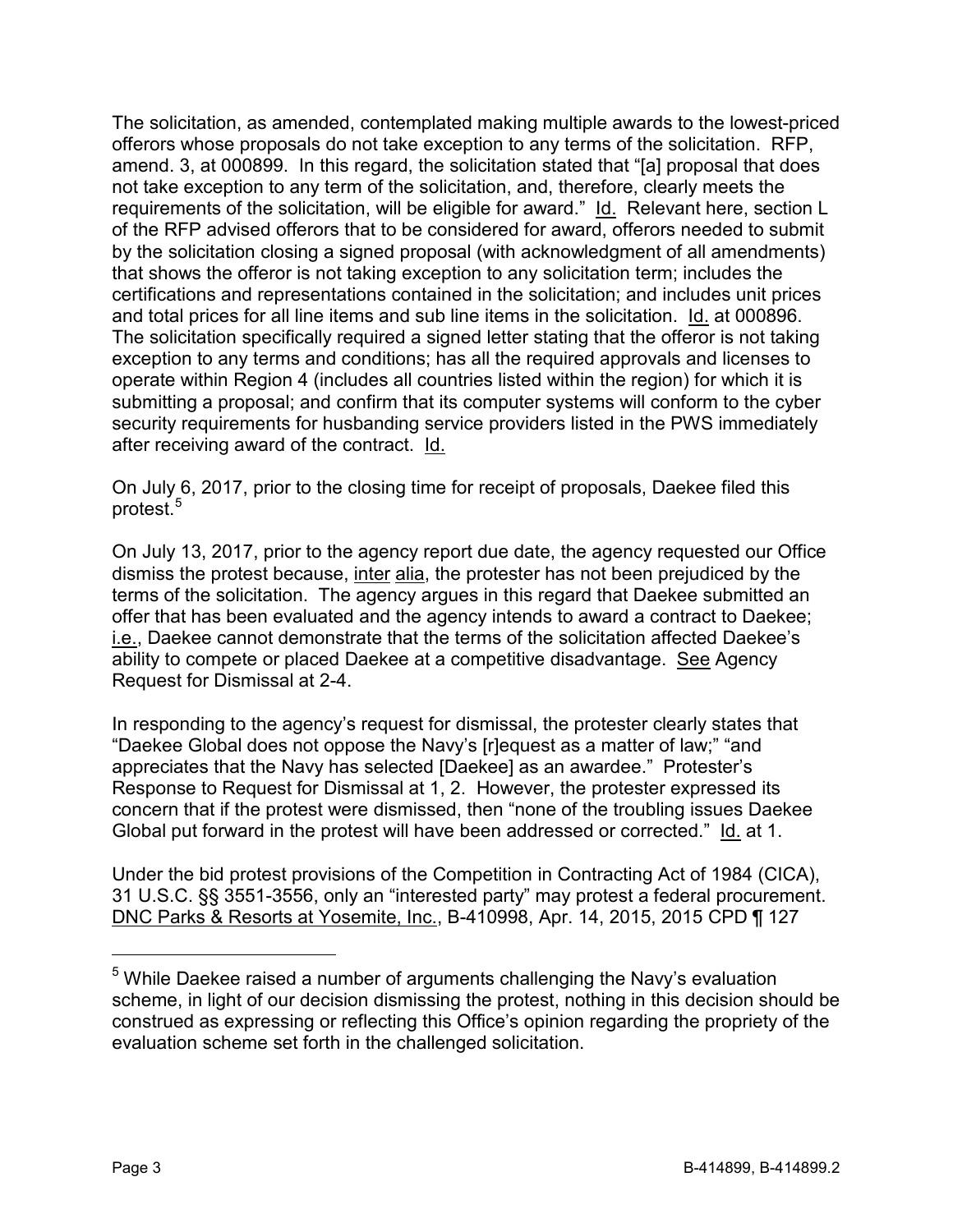at 12. That is, a protester must be an actual or prospective offeror whose direct economic interest would be affected by the award of a contract or the failure to award a contract. 4 C.F.R. § 21.0(a)(1). Determining whether a protester is interested involves consideration of a variety of factors, including the nature of the issues raised, the benefit of relief sought by the protester, and the party's status in relation to the procurement. RELM Wireless Corp., B-405358, Oct. 7, 2011, 2011 CPD ¶ 211 at 2. Whether a protester is an interested party is determined by the nature of the issues raised and the direct or indirect benefit or relief sought. Id.

Here, we find that Daekee is not an interested party to challenge the terms of the solicitation because we discern no competitive prejudice to Daekee. Competitive prejudice is a required element of every viable protest, and where none is shown, we will not sustain a protest. WKF Friedman Enters., B-411208, June 16, 2015, 2015 CPD ¶ 183 at 3; CWTSatoTravel, B-404479.2, Apr. 22, 2011, 2011 CPD ¶ 87 at 12. In the context of a protest challenging the terms of a solicitation, competitive prejudice occurs where the challenged terms place the protester at a competitive disadvantage or otherwise affect the protester's ability to compete. Global Solutions Network, Inc., B-298682, Nov. 27, 2006, 2006 CPD ¶ 179 at 3; Pond Sec. Group Italia JV--Costs, B-400149.2, Mar. 19, 2009, 2009 CPD ¶ 61 at 4; Crane & Co., Inc., B-297398, Jan. 18, 2006, 2006 CPD ¶ 22 at 9.

Here, the agency has represented that Daekee submitted an offer that has been evaluated, and that the agency intends to award a contract to Daekee, once the protest has been resolved and the stay of award has been lifted. Request for Dismissal at 5. The protester nonetheless maintains that the fact that it has been selected for award of a contract does not resolve the issue of competitive prejudice because "its deep investments in compliance are rendered useless, and the company faces significant reputational risk if, as before, the Navy's weak controls allow corruption again<sup>[6](#page-3-0)</sup> to flood this high-profile market." Protest at 20. Further, Daekee asserts that it would be stripped of its competitive advantage over other offerors who have not made Daekee's investment in quality assurance and internal controls. Id.; see also Comments at 29. We do not find that a protest concerning this type of harm falls within the scope of our jurisdiction under CICA, which requires us to ensure that the statutory requirements for full and open competition are met--not to protect any interest a protester may have in more restrictive specifications. See DNC Parks & Resorts at Yosemite, Inc., supra, at 13; Virginia Elec. & Power Co.; Baltimore Gas & Elec. Co., B-285209, B-285209.2, Aug. 2, 2000, 2000 CPD ¶ 134 at 7-8.

Daekee also states that it "has not won anything except for an opportunity to compete in price competitions for Region 4 task orders against husbanding services providers that have never been evaluated for their ability to successfully perform, much less

<span id="page-3-0"></span> $6$  The protester refers to a bribery and corruption scandal involving Glenn Defense Marine Asia (GDMA). See Protest at 2, 6-8; id., exh. C, Naval Audit Service, Audit Report, Navy Ship Husbanding and Port Services Contracts (Sept. 30, 2014).